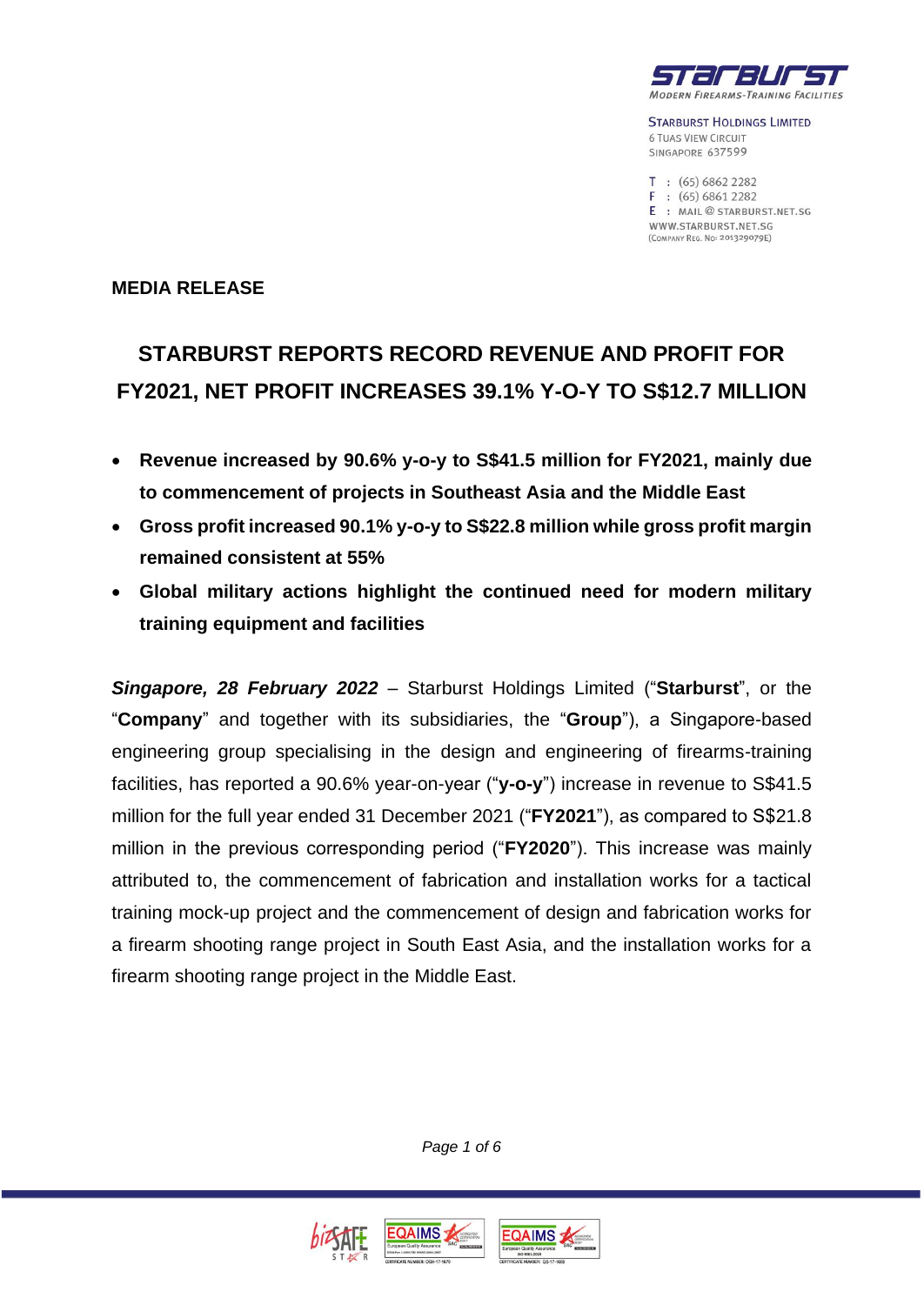## **Financial Highlights**

| (S\$'million)                | <b>FY2021</b> | <b>FY2020</b> | Change      |
|------------------------------|---------------|---------------|-------------|
| <b>Revenue</b>               | 41.5          | 21.8          | $+90.6%$    |
| <b>Gross Profit</b>          | 22.8          | 12.0          | $+90.1%$    |
| Gross Profit Margin (%)      | 54.9%         | 55.0%         | $-0.1$ pts  |
| <b>Net Profit</b>            | 12.7          | 9.1           | $+39.1%$    |
| <b>Net Profit Margin (%)</b> | 30.6%         | 41.7%         | $-11.1$ pts |
| <b>EPS (cents)</b>           | 5.12          | 3.48          | +46.8%      |

With project and production costs increasing in line with the revenue, gross profit increased 90.1% y-o-y to S\$22.8 million. A gross profit margin of 55% was maintained in FY2021.

Other operating income increased 52.3%, from S\$151,000 in FY2021 to S\$230,000 in FY2021, mainly attributable to the increase in foreign exchange gain.

On a whole, total expenses increased 73.3% to S\$26.3 million in FY2021 compared to FY2020. Employee benefits expenses increased 82.6% from S\$2.5 million in FY2020 to S\$4.5 million in FY2021, mainly due to the increased headcount in line with increased business activities and a reduced Jobs Support Scheme received from the government. Depreciation expense decreased 22.4% y-o-y to S\$0.8 million in FY2021, mainly due to the increase of fully depreciated assets. Other operating expenses increased 26.0% y-o-y to S\$1.9 million in FY2021, mainly due to the increase in business activities and the increase foreign workers' dormitory rental which was previously borne by the Singapore government in the year 2020.

Consequently, the Group recorded a net profit of S\$12.7 million in FY2021, a 39.1% y-o-y increase from S\$9.1 million net profit recorded in the prior corresponding period. The Group has not declared dividends for 2H2021 in favour of retaining cash for working capital and business expansion in future.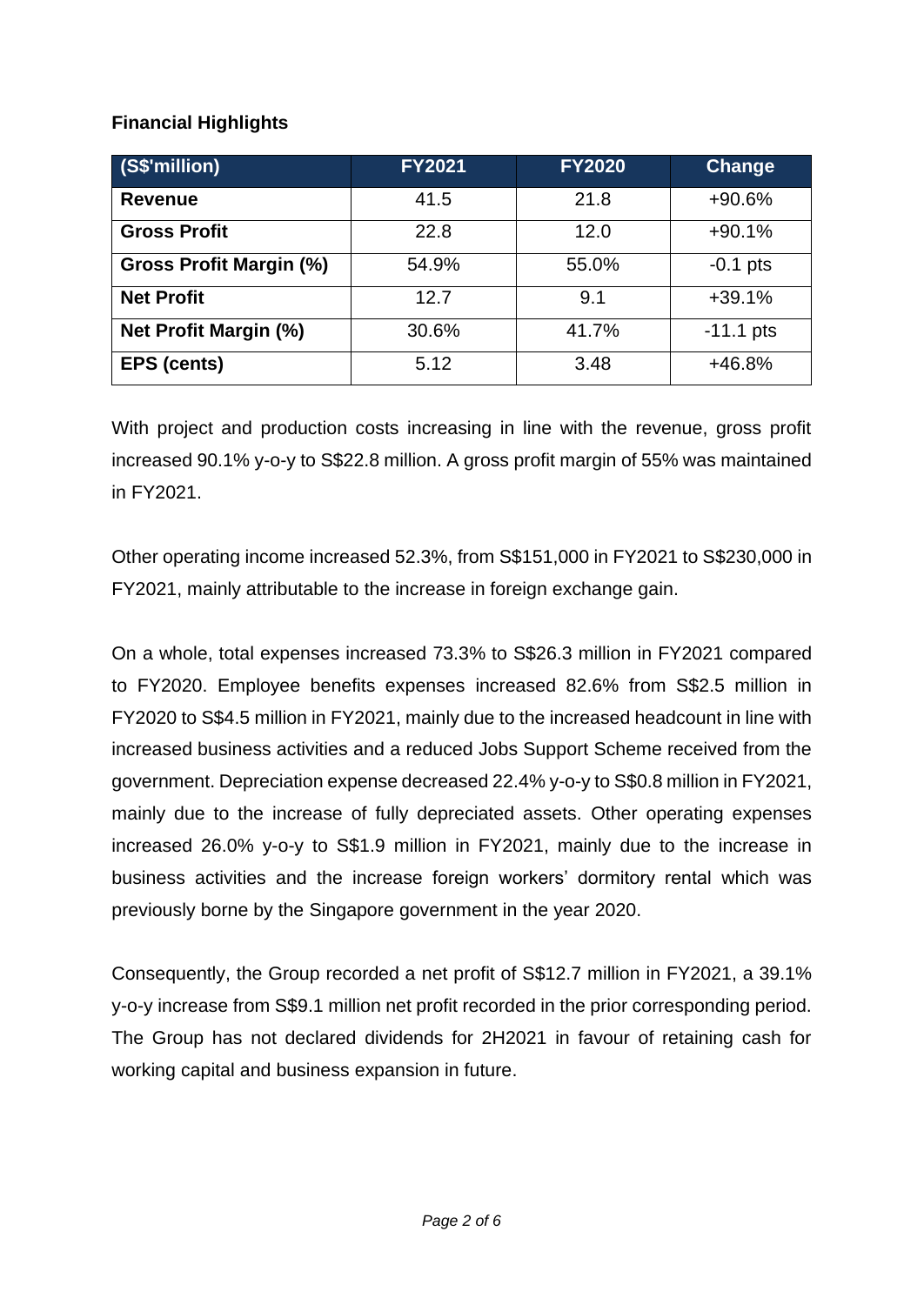**Mr. Edward Lim Chin Wah (**林清华**), Executive Chairman of Starburst, said,** "In 2021, we have pushed beyond our geography of South East Asia and Middle East through a contract in North Africa. Such contracts are recognition of our technical know-how and experience in the defence industry, displaying the trust in our facilities and their position in providing proper training in a safe and controlled environment.

Despite the pandemic, defence is an industry that has a public involvement in the sovereignty of nations and private security in higher-risk areas. It is not easily replaced and as such, our contracts with our clientele have continued to grow in 2021.

In light of the international engagements, defence forces are constantly reminded of the need to maintain relevancy of their firearms handling. I believe Starburst will continue to provide these environments for our customers for years to come."

#### **Outlook**

As the pandemic challenges the world economic outlook with global growth rate moderating from 5.9% in 2021 to 4.4 % in 2022<sup>1</sup>, which is a markdown from the forecast before 2022, global spending on military has increased nominally. The global defence expenditure reached a US\$1.92 trillion in 2021, however with high inflation across the world, the real growth rate is -1.8%.<sup>2</sup>

In spite of inflation reducing real growth for defence budgets, Asia's spending has achieved 2.8% in real growth highlighting the geopolitical concerns in the region and the subsequent spending.

The Covid-19 situation continues to change and evolve, organizations are hesitant to commit to predications and expectations. The Group does not expect a material impact on its current operations and performance given the nature of the business as an essential service. The Group is closely monitoring the shifting situation and will continue to provide updates to the stakeholders.

<sup>1</sup> https://www.imf.org/en/Publications/WEO/Issues/2022/01/25/world-economic-outlook-updatejanuary-2022

<sup>2</sup> https://iiss.org/blogs/analysis/2022/02/military-balance-2022-further-assessments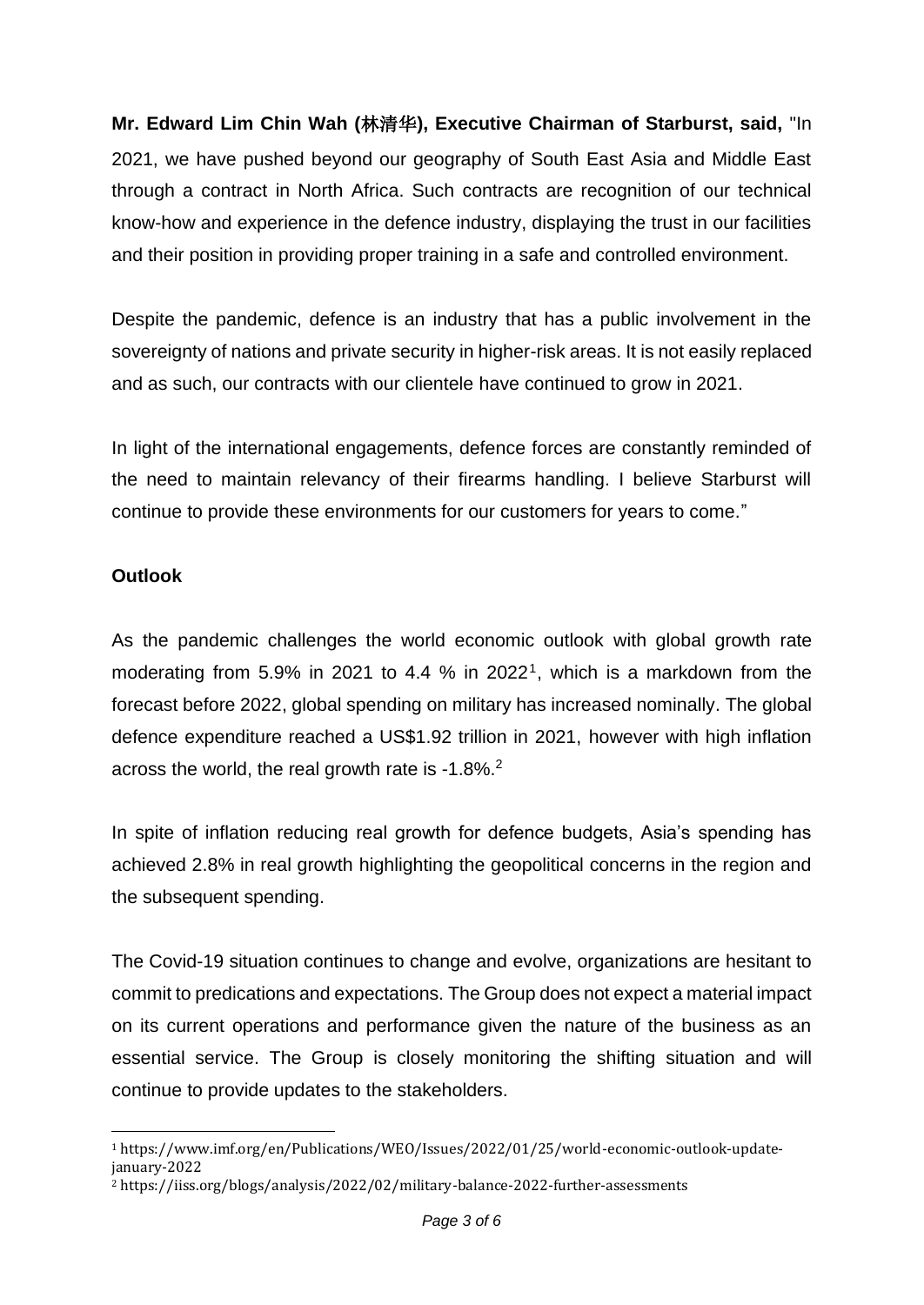**Mr. Jonathan Yap (**叶鼎富**), Managing Director of Starburst, commented,** "With new variants and restrictions of Covid-19 arising in 2021, many countries in the world have employed various measures that affect industries broadly. Each nation becomes more inwardly focused at the security and self-reliance of their own resources.

As a Group, our service to the sector has recorded financial results surpassing the previous year. Despite the results, we will continue to move ourselves forward by providing customized training solutions for existing and potential customers through innovative design and engineering. We aim to share our experience with new customers and keep ourselves at the forefront of the growing situation to further improve our methodology of providing quality training and facilities for our customers."

– The End –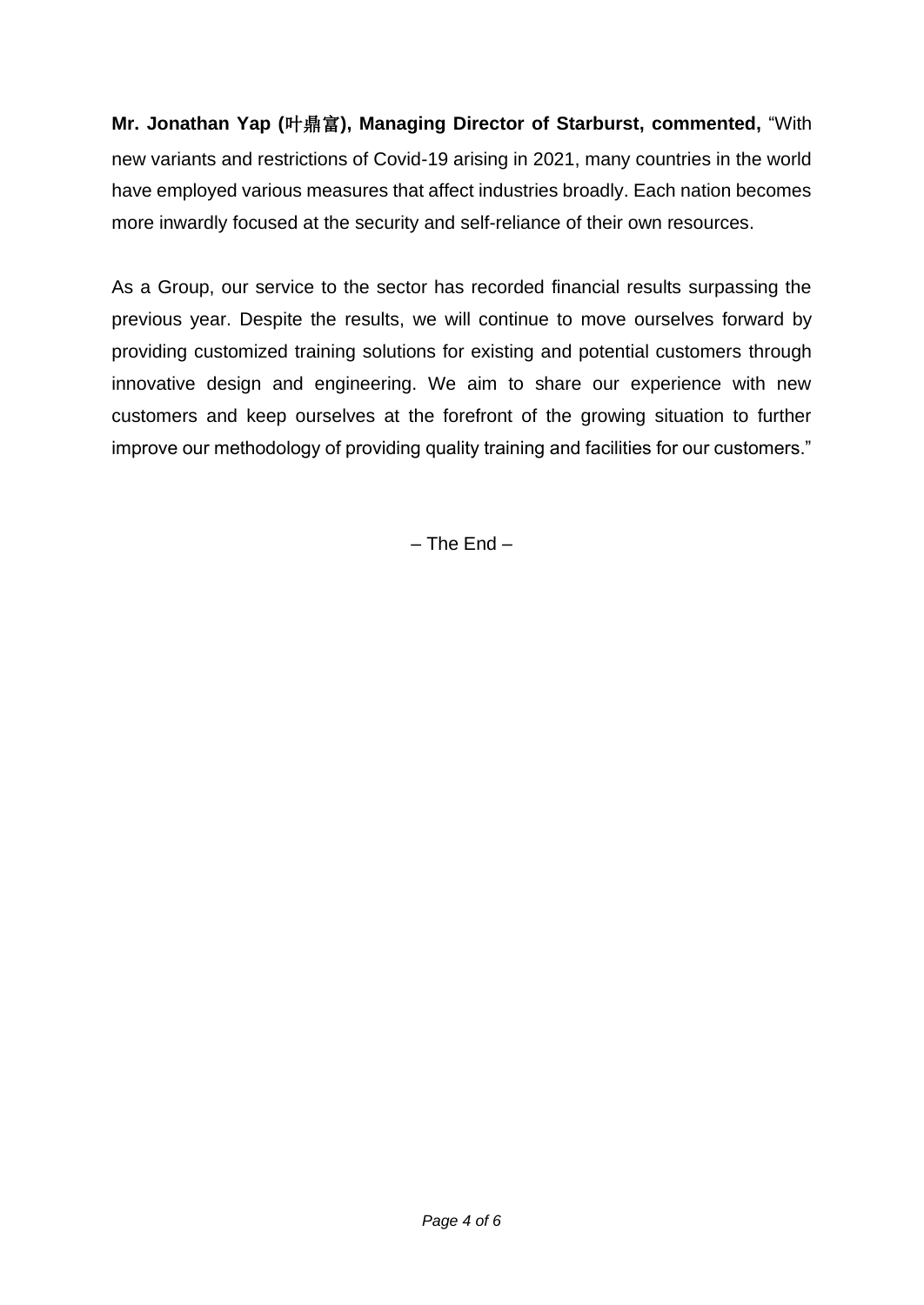## **ABOUT STARBURST HOLDINGS LIMITED**

Starburst is an engineering specialist which designs, fabricates, installs and maintains anti-ricochet ballistic protection systems for firearm shooting ranges and tactical training mock-ups. The Group's firearms-training facilities and tactical training mockups are utilised by law enforcement, military and security agencies as well as civil authorities in Southeast Asia and the Middle East. In addition, Starburst offers complete service and maintenance programmes to ensure that the completed firearm shooting ranges and tactical training mock-ups are kept in optimal operating conditions.

Starburst is one of the few companies operating primarily in Southeast Asia and the Middle East, which provides in-house integrated solutions in the design, fabrication, installation and maintenance of anti-ricochet ballistic protection systems for firearms training facilities and tactical training mock-ups. With its established track record in the niche business of anti-ricochet ballistic protection systems for firearm shooting ranges and tactical training mock-ups, Starburst is able to meet the requirements of government agencies in its key markets. Starburst maintains close business relationships with key global players in the military training software and equipment markets, which also enables the Group to secure contracts in Southeast Asia and the Middle East.

In addition, Starburst has developed a proprietary line of anti-ricochet ballistic protection materials, including anti-ricochet plastic and rubber materials, under its "Searls" trademark. By using and supplying its proprietary line of anti-ricochet ballistic protection materials, Starburst is able to better manage and control costs and offer customised solutions to its customers.

For more information, please visit [www.starburst.net.sg](http://www.starburst.net.sg/)